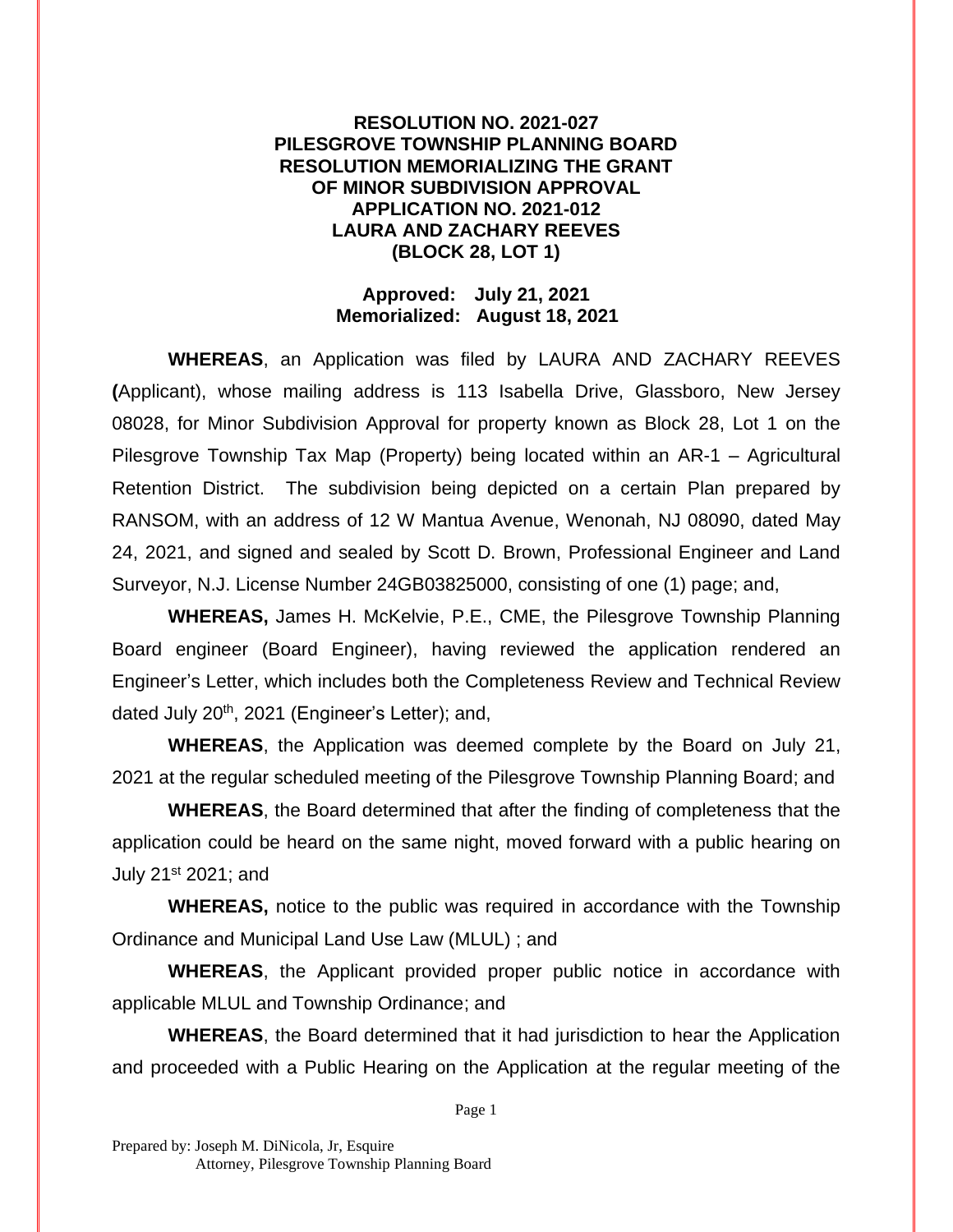Pilesgrove Township Planning Board convened on July 21, 2021; and,

**WHEREAS**, no member of the public spoke on the Application; and,

**WHEREAS**, the Board heard testimony from Applicant's Engineer, Scott D. Brown, PE, PLS, the Applicant, Zachary Reeves; and,

**WHEREAS**, after hearing the above testimony, representations and public comment, the Board made the following findings of fact:

- 1. The property is in an AR-1 Agricultural Retention Zoning District as designated on the Township Zoning Map.
- 2. The Property is located on the southeast side of the intersection of Swedesboro Road, County Number 605 and Point Airy Road, County Route 660.
- 3. The Property is currently vacant farmland.
- 4. The Property consists of 15.73 acres.
- 5. The Applicant is proposing to subdivide the Property into three (3) lots for the purpose of constructing dwellings on two of the lots.
- 6. As proposed, Lot A would consist of 4.26 acres in size, proposed Lot B would be 8.46 acres in size, and proposed lot C would be 3.0 acres in size.
- 7. All lots shall comply with applicable bulk standards.
- 8. The board next reviewed the Engineer's Letter, Technical Review section. The applicant agreed to comply with all comments and requirements contained in the letter, subject to the Engineer's approval.

**BE IT THEREFORE RESOLVED** on this \_\_\_\_\_ day of \_\_\_\_\_\_\_\_\_\_\_\_, 2021 by the Pilesgrove Township Planning Board, the Minor Subdivision and waivers requested as further depicted on the Minor Subdivision Plan submitted is granted, and is subject to the following conditions:

1. The Board agreed to waive the tree requirements, as it was determined to be excessive, however the applicant shall submit a landscaping plan which shall be subject to the review and approval of the Board Engineer.

2. The subdivision shall be filed by deeds and recorded in the Office of the Clerk of Salem County. The deeds shall be approved by the Board Engineer and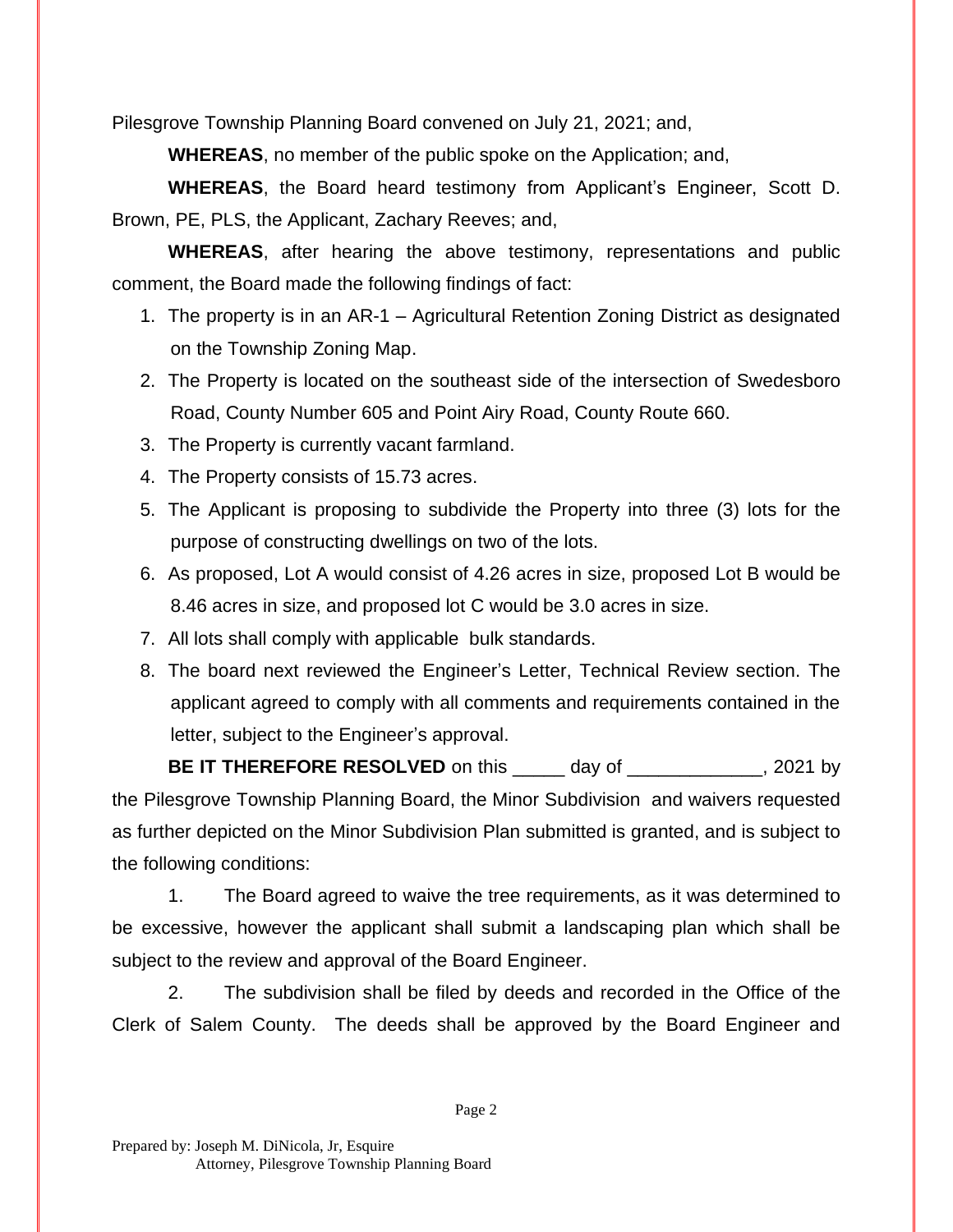Solicitor. The deeds shall be recorded not later than 190 days from the date of the Adoption of the Resolution.

3. The subdivision deed shall include "Right to Farm" language to be reviewed and approved by the Board Solicitor.

4. Applicant shall comply with all comments and requirements detailed in the Engineer's Letter.

5. Payment of any and all required fees which are due or may become due to the Township within seven (7) days.

6. Obtaining any and all other approvals for the proposed revisions that may be required by any governmental/regulatory body including, but not limited to, the New Jersey Department of Environmental Protection pursuant to the Freshwater Wetlands Act, the Salem County Planning Board and/or the Salem County Soil Conservation District, New Jersey Department of Transportation, etc. Applicant's engineer shall certify that said approvals have been received.

**BE IT FURTHER RESOLVED**, that in the event the above conditions are not satisfied within two (2) years from the date of the grant of approval, the relief granted herein shall be denied retroactively to said approval date.

**BE IT FINALLY RESOLVED** that the Applicant is hereby placed on notice that:

1. If he or his successors intend or desire to engage in a regulated activity upon the property as defined in N.J.S.A. 13:9B-3; and, if required, a Freshwater Wetlands Permit or exemption therefrom must be obtained.

2. Applicant shall comply with all representations made during the course of the hearing and in all filed documents.

3. Applicant shall indemnify and hold the Board harmless from any claim of any kind which may be made as a result of any deficiency in the Application, including any challenges to the notice requirements of the MLUL and Township Ordinance.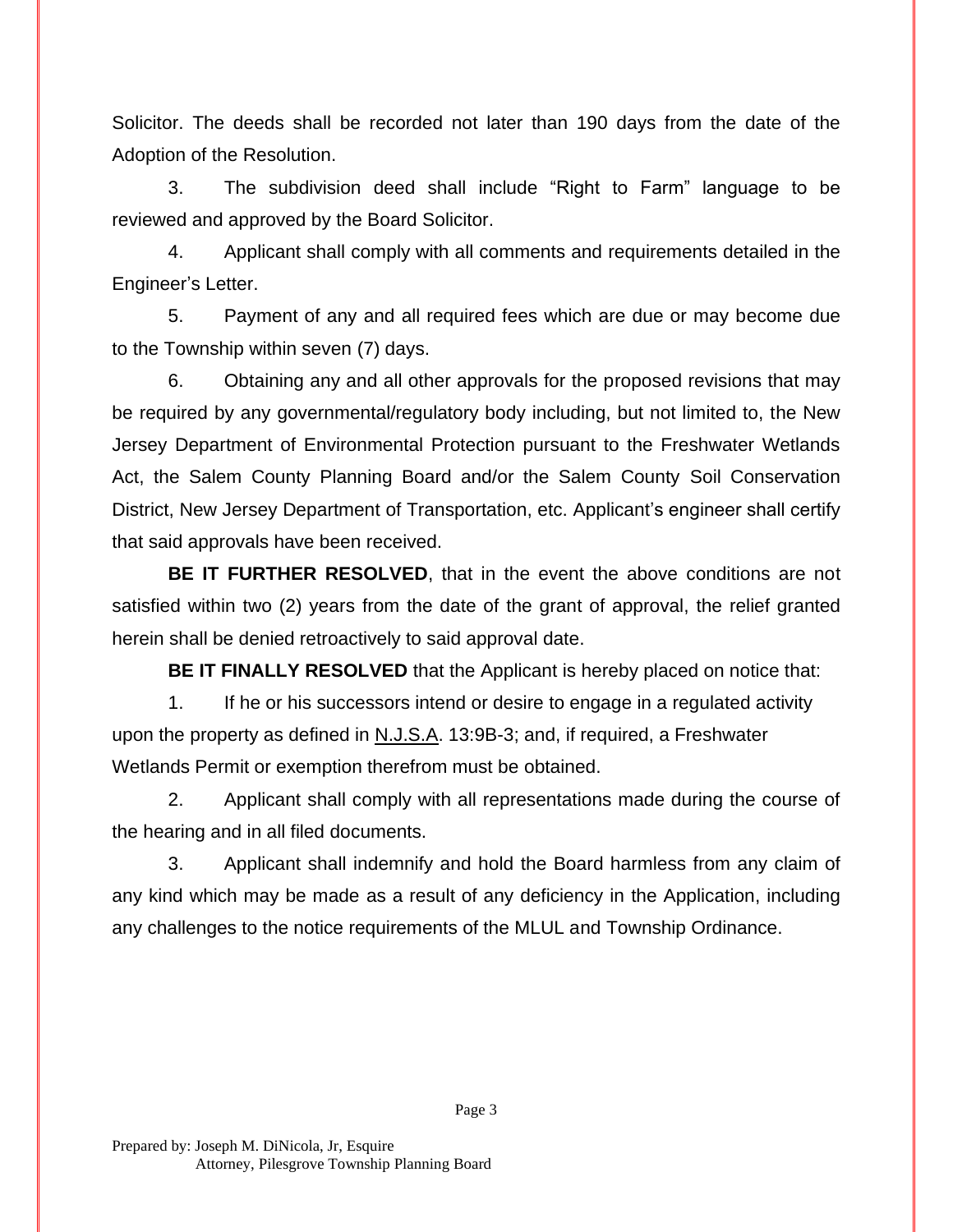## **PILESGROVE TOWNSHIP PLANNING BOARD**

**BY:** 

**JEFFREY STRING, Chairperson**

**ATTEST:**

**RITA SHADE, Secretary**

**\_\_\_\_\_\_\_\_\_\_\_\_\_\_\_\_\_\_\_\_\_\_\_\_\_\_\_\_\_\_\_**